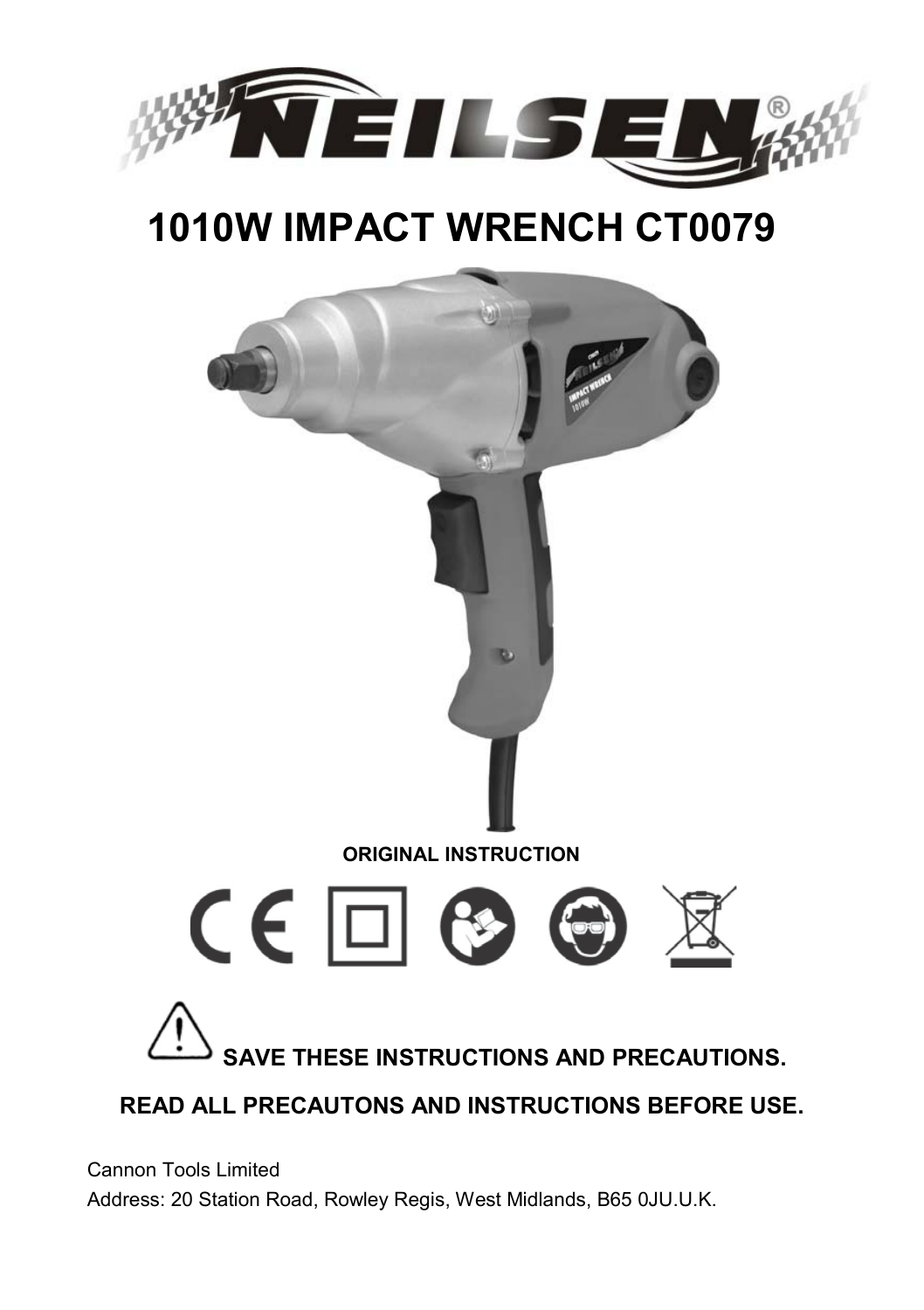## **EC DECLARATION OF CONFORMITY**

## **We CANNON TOOLS LTD 20 Station road, Rowley Regis, West Midlands,B65 0JU.U.K.**

Declare that the following machine complies with the appropriate basic safety and health requirements of the EC Directive based on its design and type, as brought into circulation by us.

In case of alteration of the machine, not agreed upon by us, this declaration will lose its validity.

# **Product description: 1010W IMPACT WRENCH**

**Model: CT0079** Applicable EC Directives: EC Machinery Directive 2006/42/EC EC Directive of Electromagnetic Compatibility 2014/30/EU Harmonized standards EN 62841-1, EN 62841-2-2, EN 55014-1, EN 55014-2, EN IEC 61000-3-2, EN 61000-3-3

20 Station Road, Rowley Regis, West Midlands, B65 0JU.U.K.

Mr. Gurcharan Tony Singh Sanghera

Managing Director

**CANNON TOOLS LTD**

 $G S$ 

**2019-07-05**

 $\epsilon$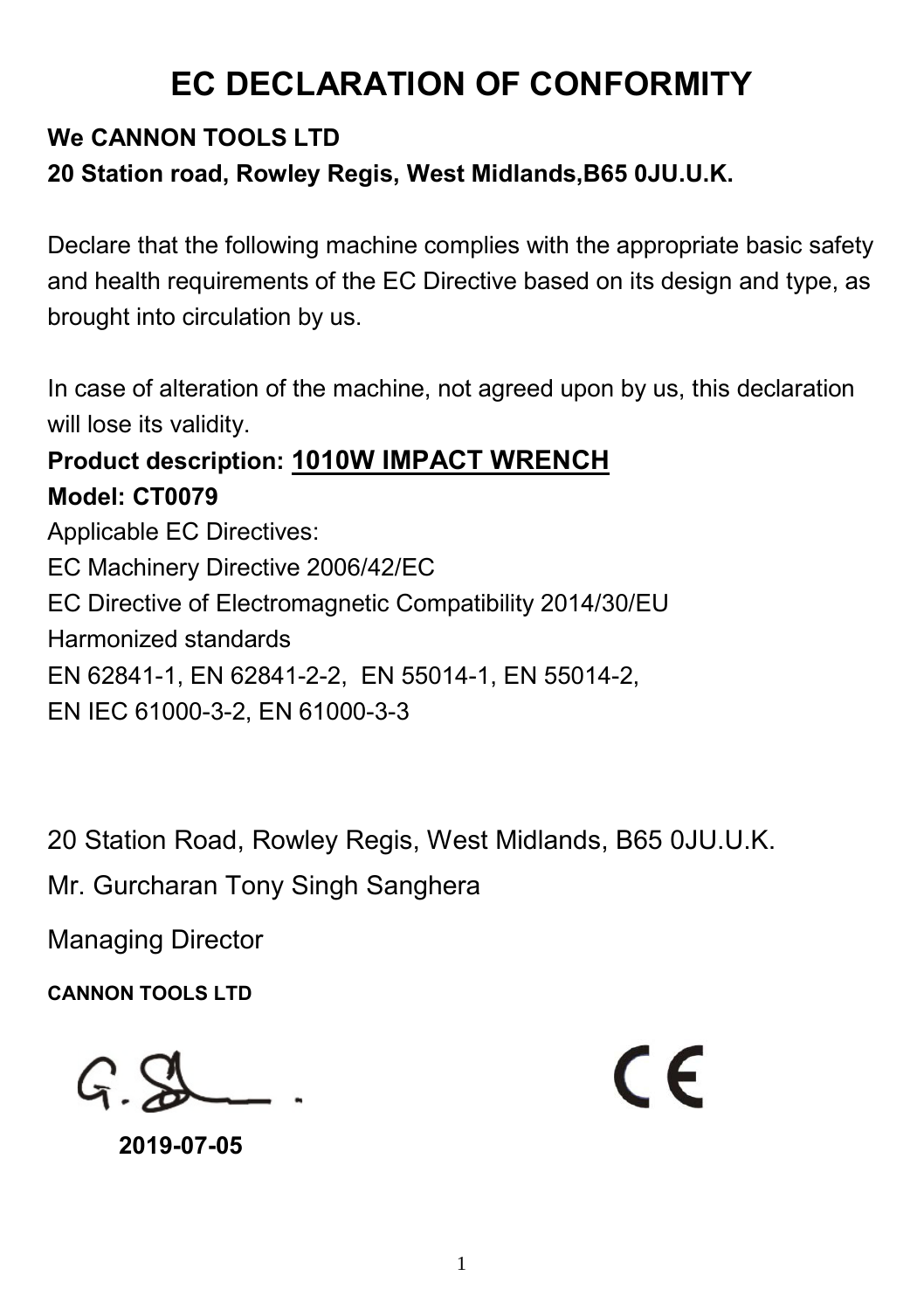WARNING! For your own safety, read this manual and the general safety rules carefully before using the appliance. Your power tool should only be given to other users together with these instructions.

### **1. SYMBOLS**

The following symbols are used in this manual and/or on the machine:

| Denotes risk of personal<br>injury or damage to the<br>tool                              | WARNING - To<br>reduce the risk of<br>injury, user must read<br>instruction manual"         |
|------------------------------------------------------------------------------------------|---------------------------------------------------------------------------------------------|
| In accordance with<br>essential safety<br>standards of applicable<br>European directives | Class II- The machine<br>is double insulated;<br>Earthing wire is<br>therefore no necessary |
| Mandatory use of eye<br>protection<br>Wear noise protection                              | Wear a mask in dusty<br>conditions                                                          |

## **2. SPECIFICATIONS**

| Model No.                     | CT0079               |  |  |
|-------------------------------|----------------------|--|--|
| Rating                        | 230-240V~ 50Hz 1010W |  |  |
| <b>Rated Speed</b>            | 2200/MIN             |  |  |
| Max torque                    | 450N.m               |  |  |
| Weight                        | 3.9 <sub>kg</sub>    |  |  |
| <b>Typical Sound pressure</b> | 113dB(A)             |  |  |
| <b>Typical Sound power</b>    | 102dB(A)             |  |  |

Note:

- That the declared vibration total value has been measured in accordance with a standard test method and may be used for comparing one tool with another; - That the declared vibration total value may also be used in a preliminary

assessment of exposure.

#### **Warning:**

- That the vibration emission during actual use of the power tool can differ from the declared total value depending on the ways in which the tool is used;

- Avoid vibration risk

Suggestion: 1) wear glove during operation

2) limit operating time and shorten trigger time.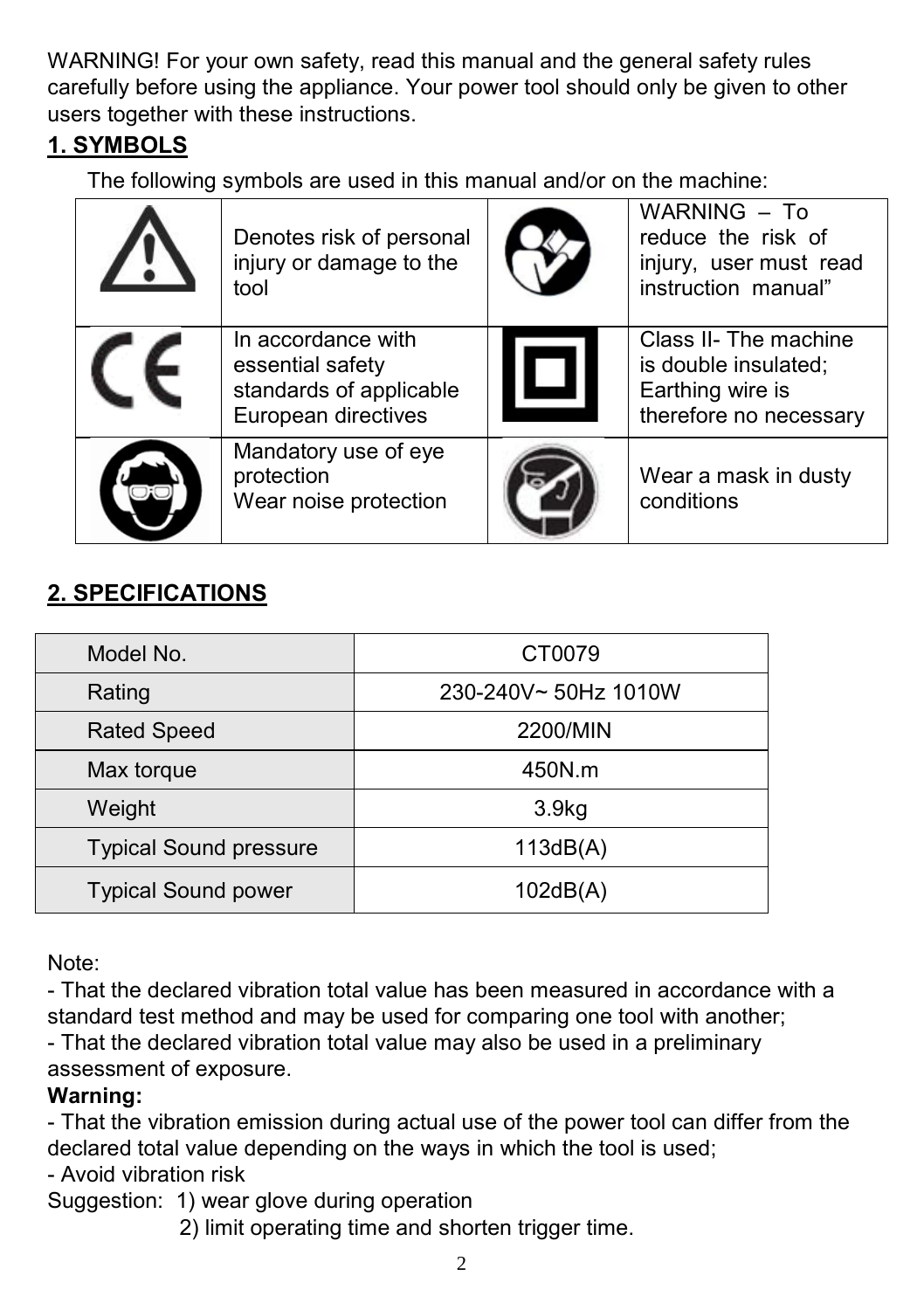## **3. ENVIRONMENTAL PROTECTION**



 Do not dispose of this product with general household waste. It must be disposed of according to the laws governing Waste Electrical and Electronic Equipment, at a recognised disposal facility.

#### **ACCESSORY**

This Impact Wrench is delivered supplied with the following components:

- Impact Wrench
- 1 x 17mm Socket, Chrome Vanadium, black
- 1 x 19mm Socket, Chrome Vanadium, black
- 1 x 21mm Socket, Chrome Vanadium, black
- 1 x 22mm Socket, Chrome Vanadium, black
- Blow-Moulded Case

### **4. GENERAL SAFETY RULES**

#### **WORK AREA**

1. **Keep the work area clean and well lit.** Cluttered and dark areas invite accidents.

2. **Do not operate power tools in explosive atmospheres such as in the presence of flammable liquids, gasses or dust.** Power tools create sparks which may ignite dust or fumes.

3. **Keep children and bystanders away while operating a power tool**. Distractions can cause you to loose control.

#### **ELECTRICAL SAFETY**

1. **Power tools must match the power outlet. Never modify the plug in any way. Do not use adaptor plugs with earthed (grounded) power tools.** Correct plugs and outlets will reduce the risk of electric shock.

2. **Do not expose power tools to rain or wet conditions.** Any water entering power tools will increase the risk of electric shock.

3. **Do not abuse the electrical cable. Never use the cord for pulling or unplugging the power tool. Keep the cable away from sources of heat, oil, sharp edges or moving parts**. Damaged or tangled cables increase the risk of electric shock.

4. **When operating a power tool outdoors, use an extension cable suitable for outdoor use.** Using the correct cable reduces the risk of electric shock.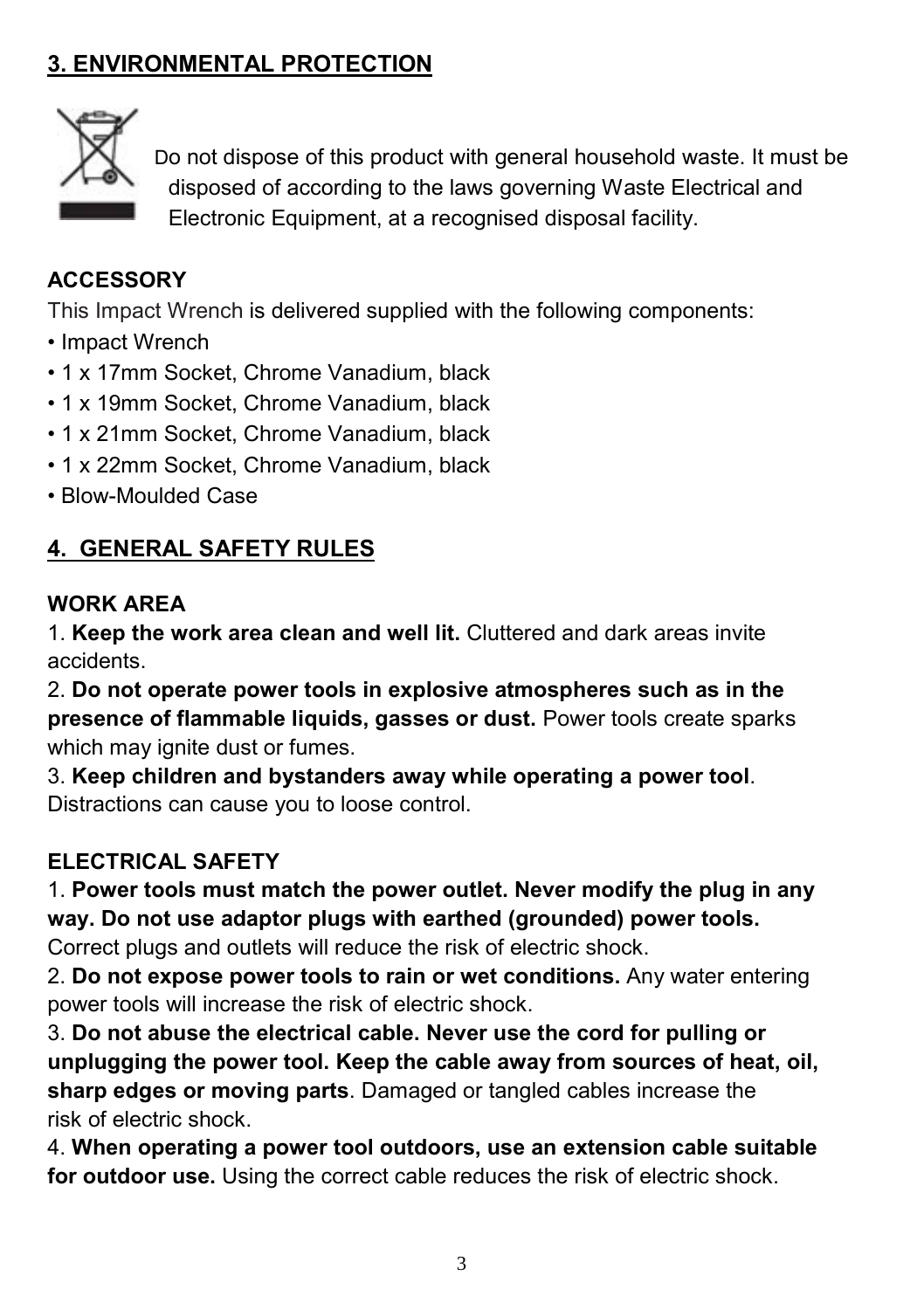#### **PERSONAL SAFETY**

1. **Stay alert, watch what you are doing and use common sense when you are operating a power tool.** Do not operate a power tool when you are tired, ill or under the influence of alcohol, drugs or medication.

2. **Wear personal protective equipment including eye protection.** Safety equipment such as a dust mask, non-skid shoes or hearing protection used for appropriate conditions will reduce injuries. Use a face or dust mask if operation is particularly dusty. Wear ear protectors/defenders as the noise level of this machine can exceed 85dB (A).

3. **Do not over-reach.** Keep your proper footing and balance at all times. This enables better control of the power tool in unexpected situations.

4. **Avoid accidental starting of the machine.** Ensure the switch is in the off position and the locking button disengaged before plugging the machine in to the power supply. Carrying power tools around with your finger on the trigger or plugging in power tools that are switched on invites accidents.

5. **Remove any adjusting key or wrench before turning the power tool on.** A tool left attached to a moving part may result in injury.

6. **Dress properly.** Do not wear loose clothing or jewellery which may get caught in moving parts. Wear protective hair covering to contain long hair. For best footing, wear rubber soled footwear. Keep floor clear of oil, scrap wood, etc.

7 Concentrate on the job in hand, no matter how trivial it may seem. Be aware that accidents are caused by carelessness due to familiarity.

8. Switch the machine OFF immediately after the task is completed.

## **5.POWER TOOL USE AND CARE**

1. **Do not force the machine.** Use the correct power tool for your application. It will do a better and safer job at the rate for which it was designed.

2. **Do not use the power tool if the switch does not turn it on and off.** Any power tool that cannot be controlled with the switch is dangerous and must be repaired.

3. **Disconnect the power tool from the power supply before making any adjustments, changing accessories, or storing the tool**. These measures will reduce the risk of the power tool starting accidently.

4. **Store power tools out of the reach of children and do not allow persons unfamiliar with these instructions to operate the power tool**. Power tools are potentially dangerous in the hands of untrained users.

5. **Maintain power tools in top condition.** Keep tools/ machines clean for the best and safest performance. Check for misalignment or binding of moving parts, broken parts, or any condition that may affect the power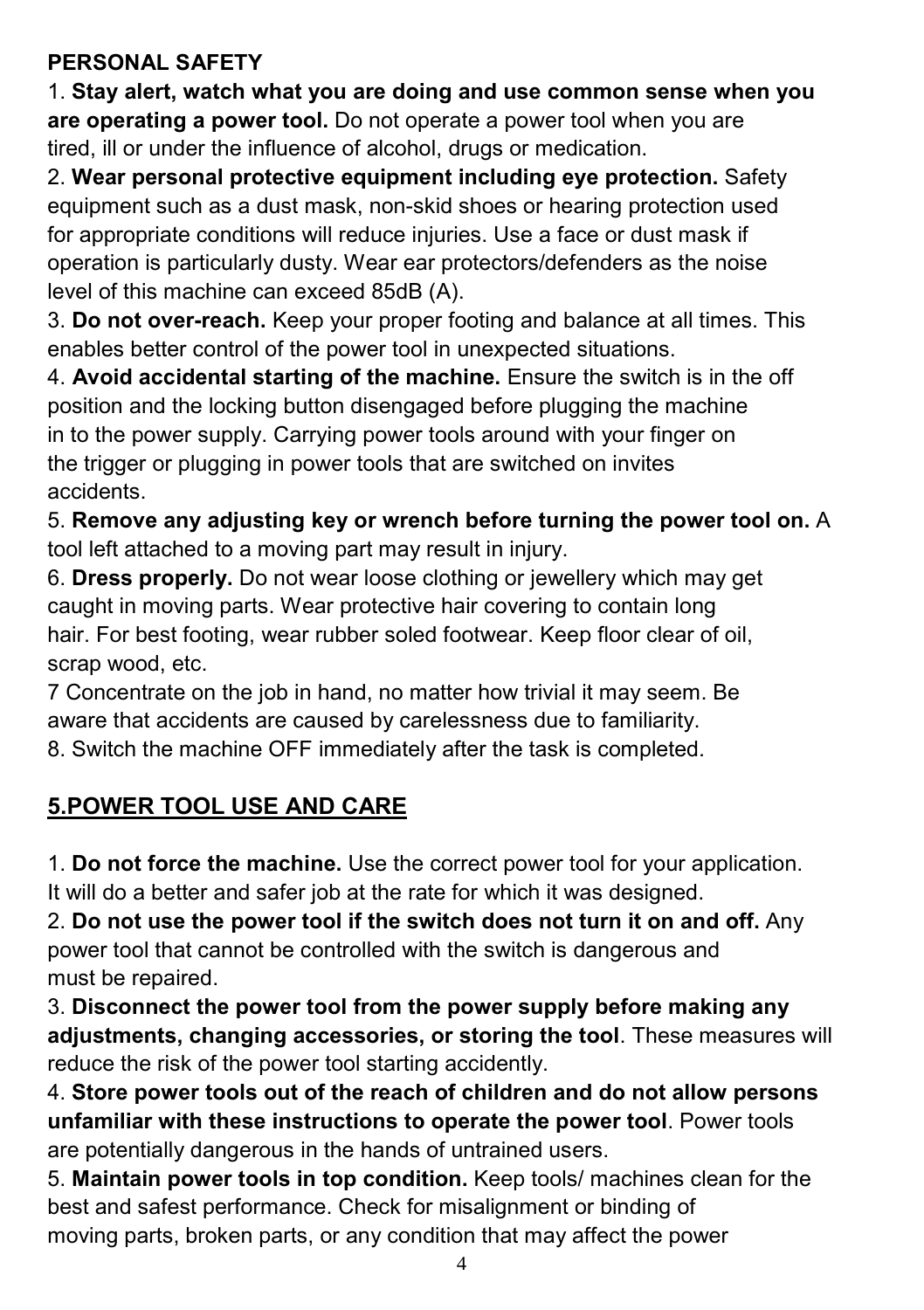tool's operation. If damaged, have the power tool repaired before use. Many accidents are caused by poorly maintained power tools.

6. **Use recommended accessories.** The use of improper accessories could be hazardous.

7. **Machine cleanliness.** Do not allow the ventilation slots in the machine to become blocked with dust.

8. **Check the power tool for damage before using the machine.** Any damaged part should be inspected to ensure that it will operate properly and perform its intended function. Check for alignment of moving parts, breakage of parts, mountings, and any other condition that may affect the machine's operation. Any damage should be properly repaired or the part replaced. If in doubt, **DO NOT** use the machine. Consult your local dealer.

9. Always allow the machine to come to a complete stop before cswitching from forward to reverse direction and vice-versa.

## **SERVICE**

1. **When necessary, have your power tools serviced or repaired by a qualified person using identical replacement parts.** This will ensure that the safety of the power tool is maintained.

## **6. IMPACT WRENCH SAFETY INSTRUCTIONS**

1. **Use the wrench correctly.** Only use the impact wrench in the manner and for the functions described in these instructions.

2. **Changing Sockets.** Always disconnect the machine from the power supply when changing sockets etc. Use only Impact Wrench sockets....DO NOT use standard sockets.

3. **Achieve the correct torque.** Always finish tightening wheel nuts with a torque wrench or suitable spanner to the wheel-nut torque as recommended by the vehicle manufacturer.

4. **Avoid excessive use of the wrench.** When tightening a nut or bolt, never allow the wrench to impact more than 8 times - to avoid over tightening - 3 to 4 impacts is sufficient.

5. **Care of the mains cable.** Keep the mains cable well away from the machine and ensure an adequate electrical supply is close at hand so that the operation is not restricted by the length of the cable.

6. **Use outdoor extension leads.** If working outdoors, always use an approved cable extension suitable for the power rating of this tool (see

specifications), the conductor size should also be at least the same size as that on the machine, or larger. When using a cable reel, always unwind the cable completely.

**Please keep these instructions in a safe place for future reference.**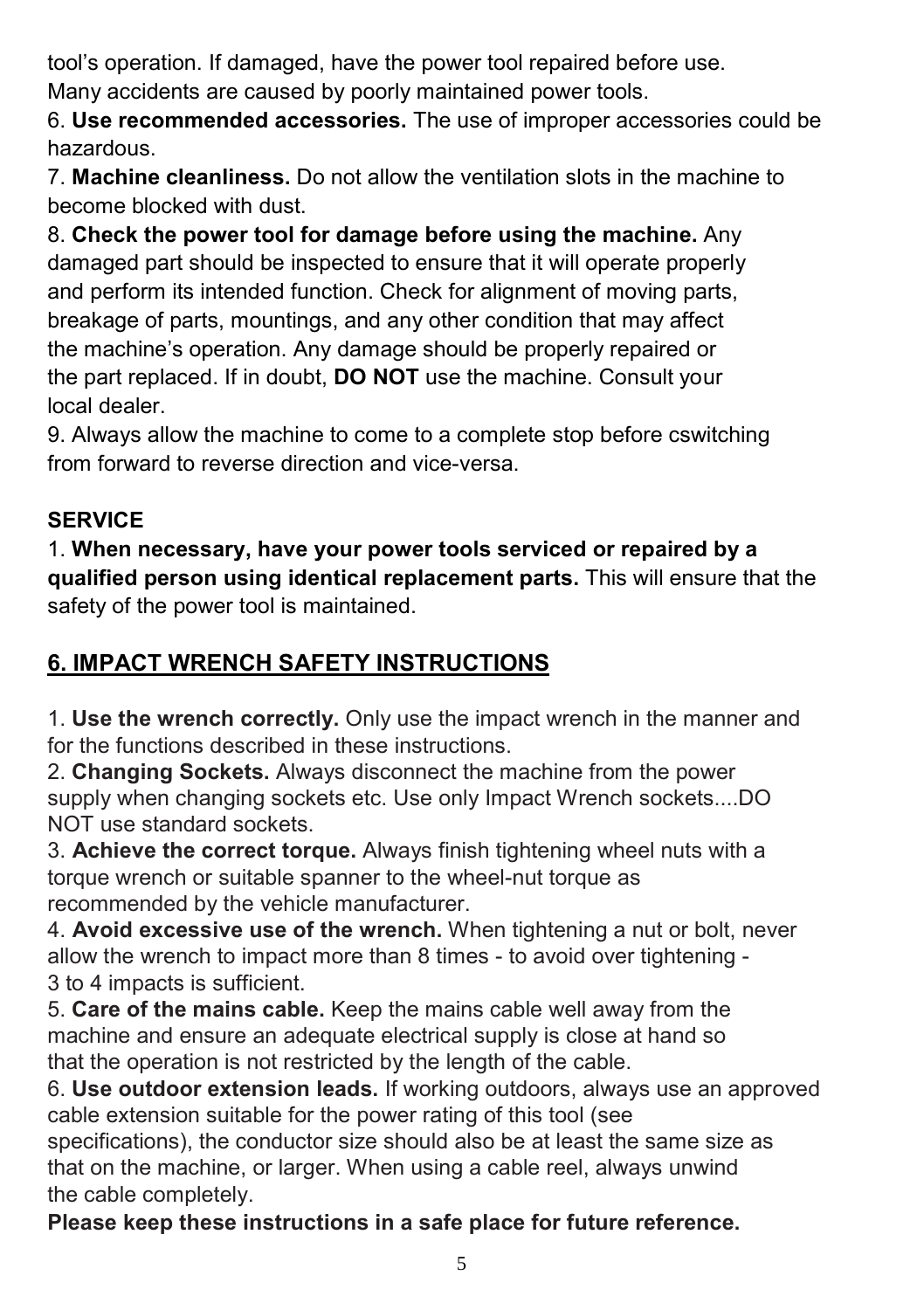## **7. ELECTRICAL CONNECTIONS**

This product is provided with a 13 amp, 230 volt (50Hz), BS 1363 plug, for connection to a standard, domestic electrical supply. Should the plug need changing at any time, ensure that a plug of identical specification is used **WARNING: THIS APPLIANCE IS OF DOUBLE INSULATED DESIGN** No earth conductor is provided. The two wires in the mains lead should be wired in accordance with the following colour code:

Blue — Neutral

Brown — Live

Connect the BROWN coloured cord to the plug terminal marked a letter "L" Connect the BLUE coloured cord to the plug terminal marked a letter "N"

If this appliance is fitted with a plug which is moulded on to the electric cable (i.e. non-rewireable) please note:

1. The plug must be thrown away if it is cut from the electric cable. There is a danger of electric shock if it is subsequently inserted into a socket outlet.

2. Never use the plug without the fuse cover fitted.

3. Should you wish to replace a detachable fuse carrier, ensure that the correct replacement is used (as indicated by marking or colour code).

4. Replacement fuse covers can be obtained from your local Clarke dealer or most electrical stockists.

### **8. FUSE RATING**

The fuse in the plug must be replaced with one of the same rating and this replacement must be ASTA approved to BS1362.

If in any doubt, consult a qualified electrician. DO NOT attempt any electrical repairs yourself.

### **9. CABLE EXTENSION**

Always use an approved cable extension suitable for the power rating of this tool (see specifications), the conductor size should also be at least the same size as that on the machine, or larger. When using a cable reel, always unwind the cable completely.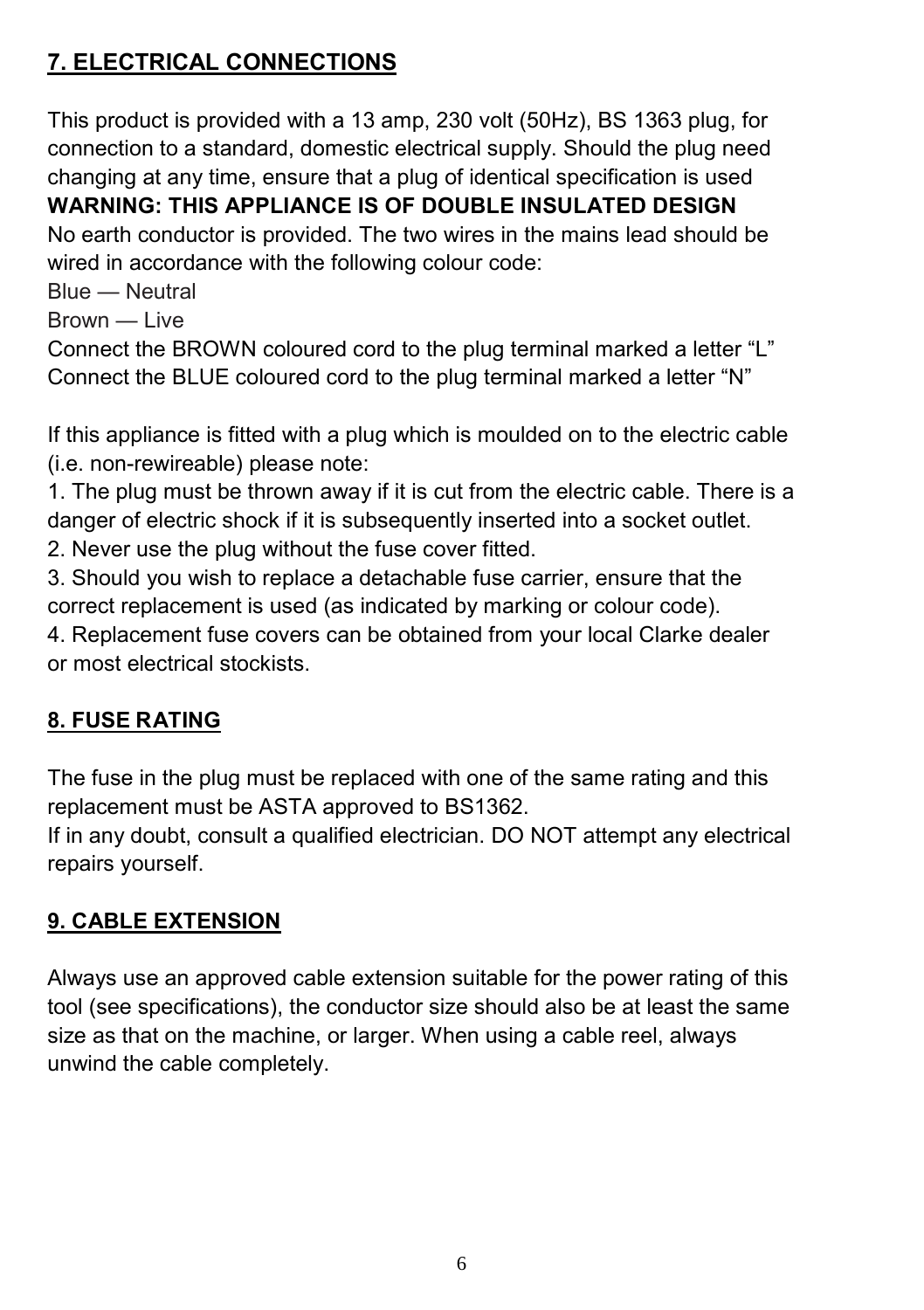### **10. OVERVIEW**

This Impact Wrench is equipped with a 3-position Forward/ Reverse/Neutral trigger switch (item 4 below). When the trigger is squeezed downwards, rotation is forward (clockwise). When squeezed upwards, the direction of rotation is reversed (anti-clockwise), and when in the centre position the tool is stopped.



- 1. 1/2" Square Socket Drive
- 2. Metal Gear Housing
- 3. Ventilation Slots
- 4. Forward / Reverse Trigger Switch
- 5. Hand Grip
- 6. Plug & Cable
- 7. Brush replacement openings
- 8. Sockets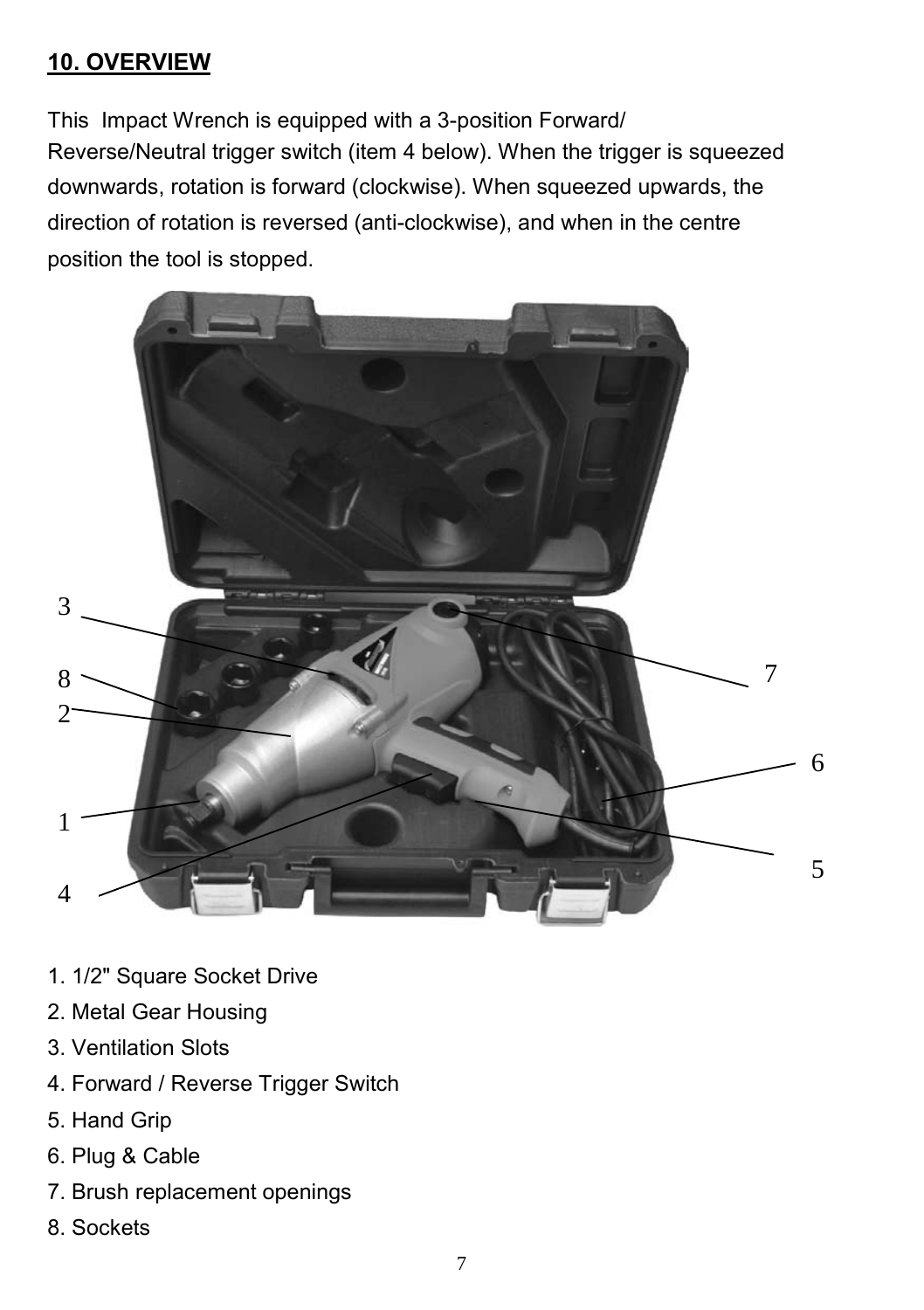## **11.OPERATING INSTRUCTIONS**

## **ALWAYS ENSURE THAT THE MACHINE IS DISCONNECTED FROM THE POWER SUPPLY BEFORE CHANGING THE SOCKET**。

## **WHEN CHANGING FROM FORWARD TO REVERSE OPERATION OR VICEVERSA, ALWAYS ENSURE THE MACHINE HAS FULLY STOPPED BEFORE SWITCHING ON IN THE NEW DIRECTION.**

### **LOOSENING A NUT**

1. Remove any wheel trim, before selecting the appropriate socket and placing firmly on the square drive of the wrench.

## **ENSURE THAT THE CORRECT SOCKET IS BEING USED FOR THE NUTS ON YOUR PARTICULAR VEHICLE. AN INCORRECT SOCKET SIZE IS LIKELY TO DAMAGE THE HEADS OF THE BOLTS OR NUTS.**

2. With the FORWARD/NEUTRAL/REVERSE switch in the REVERSE (R) position, and holding the wrench firmly in BOTH HANDS, pull the trigger fully. The nut will be impacted repeatedly until it is loosened. **IMPORTANT!** Release the trigger immediately the nut begins to loosen.

3. Jack up the vehicle according to the vehicles handbook so that the wheel is clear of the ground, then proceed to fully undo the wheel nuts.

### **TIGHTENING A NUT**

1 Start the nut by hand, ensuring it is not cross threaded, then with the appropriate socket installed on the wrench, place it on the nut.

2. With the FORWARD/NEUTRAL/REVERSE switch in the FORWARD (F) position, and holding the wrench firmly in BOTH HANDS, pull the trigger gently. You can vary the spindle speed by modulating finger pressure on the trigger. 3. Run each nut up in turn until it is 'nipped' up only - do not tighten - do not fully depress the trigger. When all nuts are nipped up, tighten progressively by pulling the trigger fully and allowing the action to operate for 3 to 4 impacts only to prevent overtightening.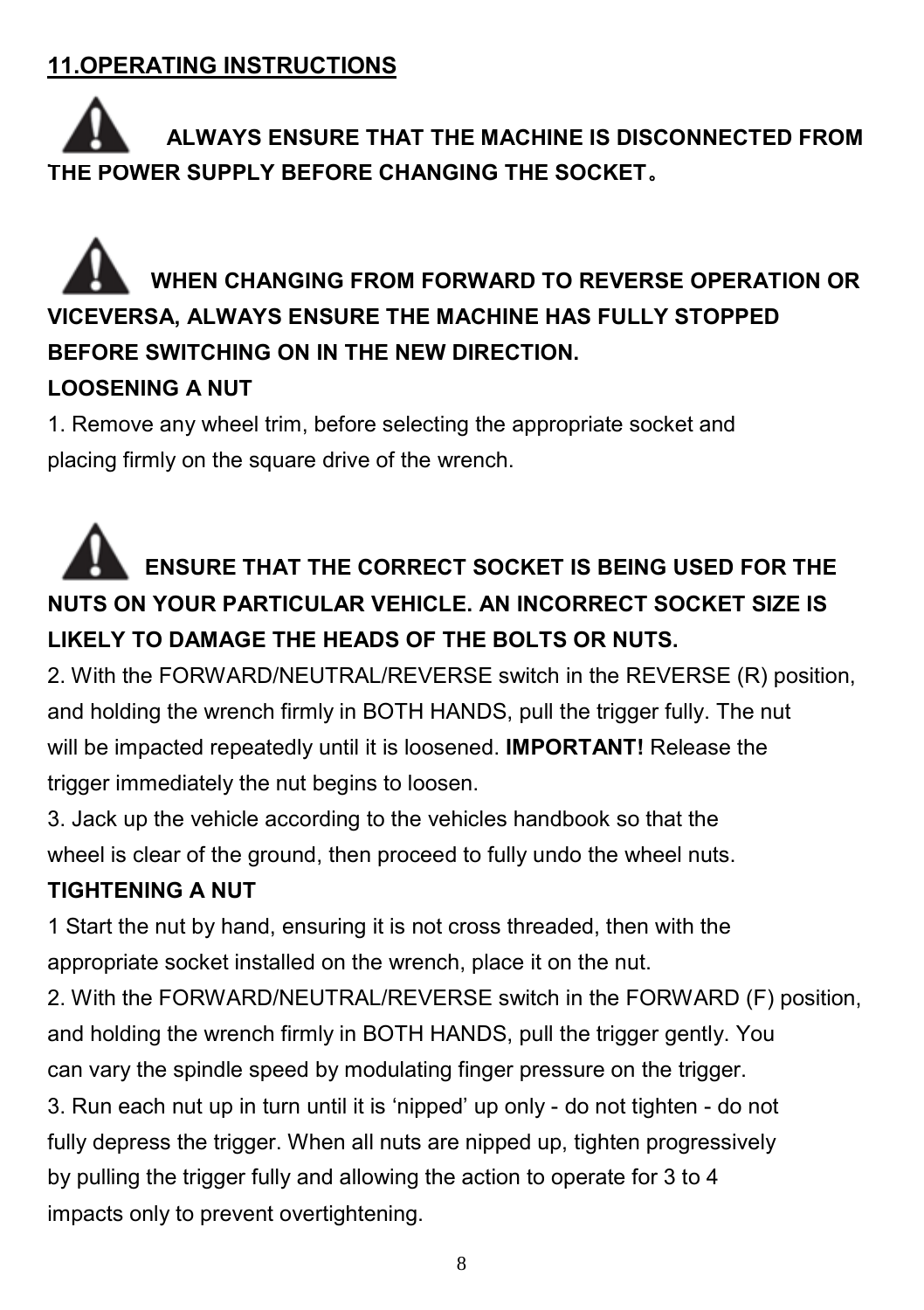4. ALWAYS finish tightening with a torque wrench or suitable spanner. The weight of the vehicle will need to be placed on the wheel to prevent it from rotating while the nuts are tightened. Ensure the final torque applied to the nuts meets the vehicle manufacturer's recommendations

#### **12.MAINTENANCE**

#### **CLEANING**

1. Always inspect the tool before use and ensure it is in top condition.

2. Ensure all air vents are clear, (use compressed air to clean the machine if possible).

#### **GENERAL MAINTENANCE**

1. Ensure all nuts, bolts and screws remain tight to ensure the machine is in safe working condition.

2. Refer to your dealer if internal maintenance is required.

3. Check the power cable to ensure it is sound and free from cracks, bare wires etc. Avoid using solvents when cleaning plastic parts. Most plastics are susceptible to damage from the various types of commercial solvents.

• All bearings etc, in this tool are lubricated with a sufficient amount of high grade lubricant for the tools lifetime under normal operating conditions, therefore no further lubrication is required

#### **REPLACING THE CARBON BRUSHES**

1. Remove and inspect the carbon brushes after periods of extended use.

2. Replace them when they eventually wear down.

• The brushes should be kept clean and free to slide up and down in the holders. Both brushes should be replaced at

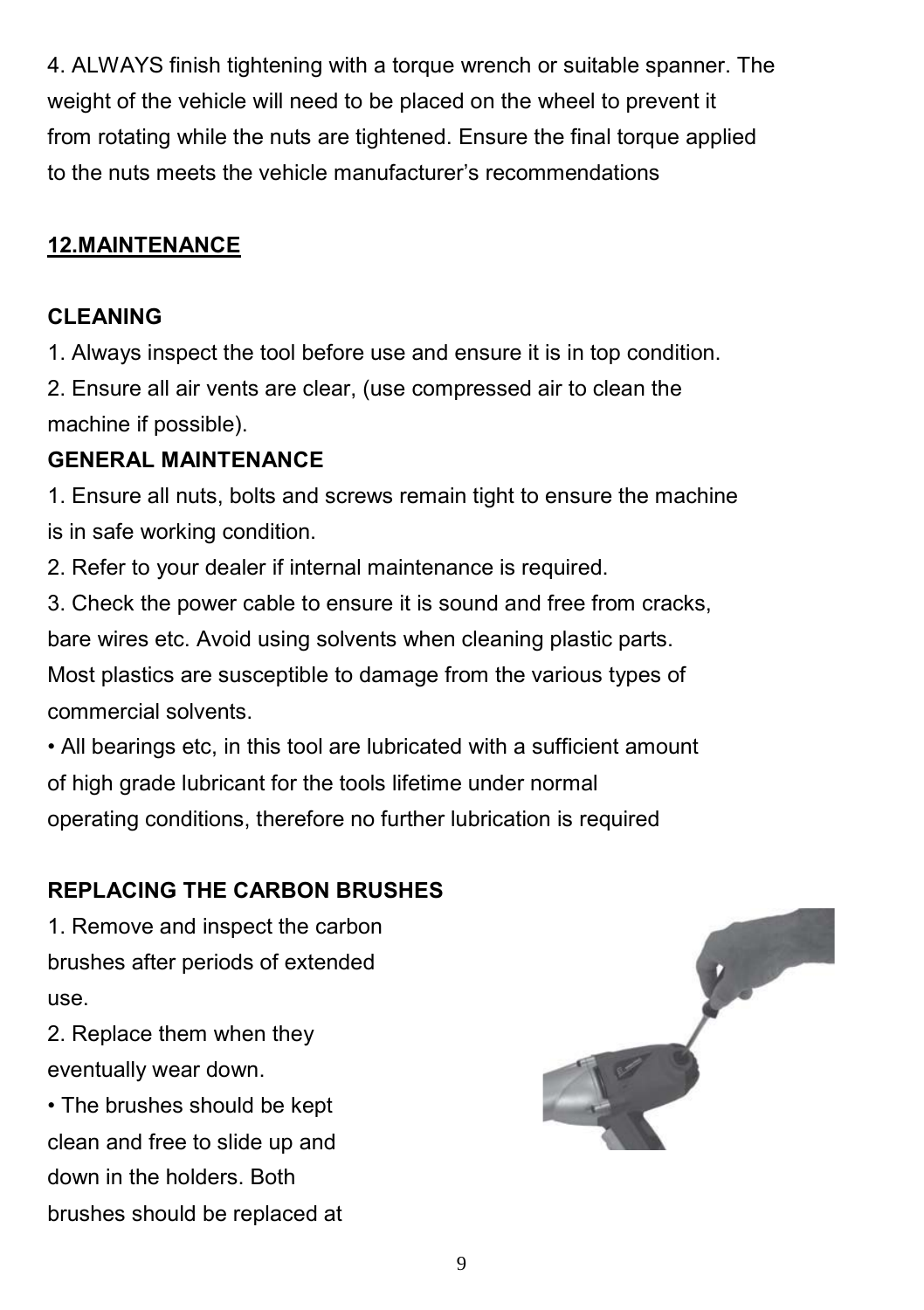the same time as a pair. Only use identical brushes from your Clarke dealer.

3. Use a screwdriver to remove the brush holder covers from the machine body. Draw out the worn brushes and insert new ones before replacing the brush holder caps.



#### **STORAGE**

1. Make sure that the tool is stored in a clean, dry place, out of reach of children when not in use.

2. Always store the impact wrench and its sockets in the case supplied.

#### **FAULT FINDING**

#### **MACHINE DOES NOT OPERATE WHEN SWITCHED ON**

Check to ensure the fuse is sound and replace if necessary. If the fuse is sound or blows repeatedly, consult your dealer.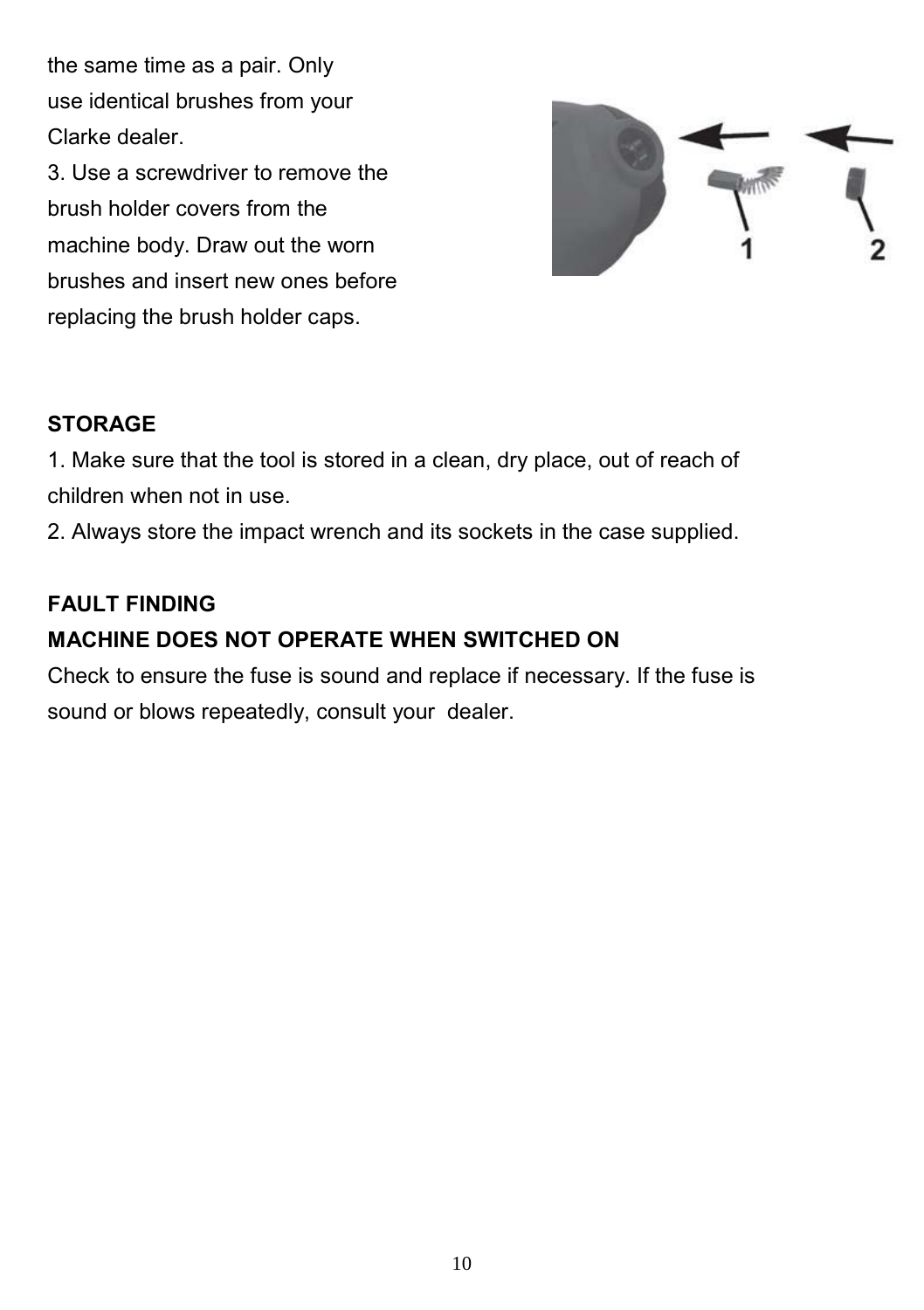## **13.PARTS DIAGRAM**